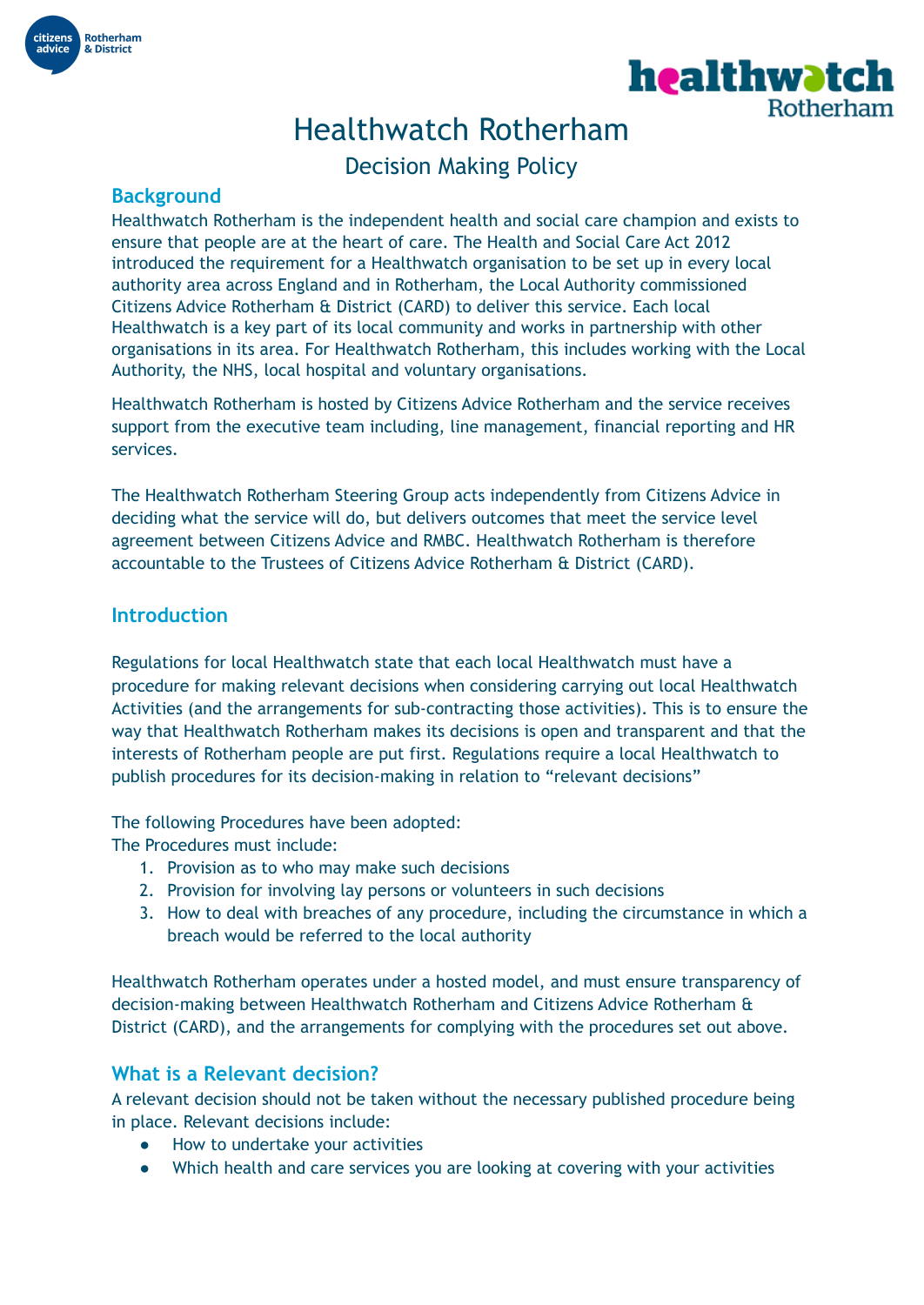

- The spending amounts of your activities
- Whether to request information
- Whether to make a report or a recommendation
- Which premises to enter and view and when those premises are to be visited

healthwətch

Rotherham

- Whether to refer a matter to overview and scrutiny committee
- Whether to report a matter concerning your activities to another person
- Any decisions about sub-contracting

### **Provision as to who may make such decisions**

- 1. The Steering Group will guide the Healthwatch Manager who will be responsible for making the majority of the relevant decisions. All decisions will be approved at the Steering Group by at least three people made of:
	- a. Steering Group Chair or deputy
	- b. Healthwatch Rotherham Manager or representative
	- c. 2 other Steering Group member
- 2. The Healthwatch Manager will provide monthly updates to the steering group on proposed work plans. The steering group will follow point one for making decisions.
- 3. Any amendments to this policy and the procedures governing the making of relevant decisions will require authorisation of the Steering Group Chair & CARD's CEO. The amended policy will be published and made available to the public as soon as is practicable.
- 4. Recording and Publishing Decisions
	- All 'relevant decisions' will be recorded in the minutes of the Steering Group meeting at which the decision was made. The minutes of all Steering Group meetings are published on Healthwatch Rotherham's website once they have been agreed by the Steering Group as being a correct record of the meeting concerned.
- 5. Appeals Against Decisions

With direction from the steering group, the Healthwatch Manager will reconsider a decision where new evidence has become available, or if circumstances change, which might prompt it to reach a different decision; or where there is evidence that this decision-making process was not followed.

#### **Provision Involving lay people and volunteers**

- 1. Lay people and volunteers are included in our decision-making and involved in our activities.
- 2. Healthwatch Rotherham's Steering Group is composed solely of lay persons and volunteers.
- 3. Healthwatch Rotherham operates under a hosted model but decision-making is ratified by the Steering Group
- 4. A lay person is:
	- a. Not a health or social care professional
	- b. Not an employee of a Healthwatch organisation
- 5. A volunteer is an unpaid person (except for travel or other expenses) and is member or director of, or otherwise participates in the governance of the organisation or contractor

# **Breaches of any procedure**